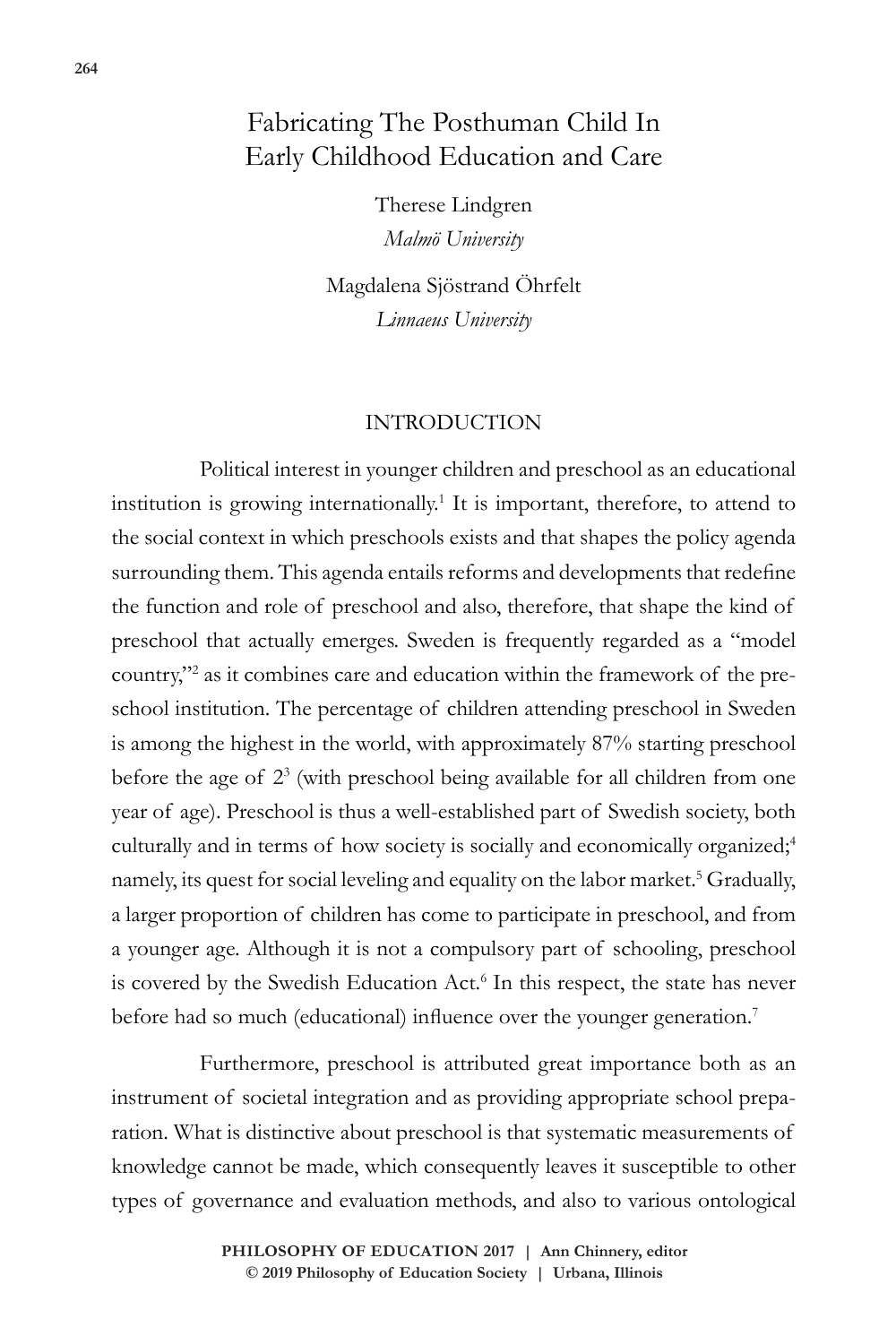assumptions, in an attempt to meet political expectations of "learning outcomes." In this essay, we aim to discuss a specific set of ontological assumptions that relate to the theoretical movement within educational research referred to as posthumanism, which has had a notable impact in the field of Early Childhood Education and Care (ECEC).

The pursuit of equivalent quality across ECEC provision is high on the Swedish education policy agenda. The revised curriculum for Swedish preschools,<sup>8</sup> which took effect in 2010, specifies goals regarding school-related subject knowledge and contains a new chapter titled "Follow-up, evaluation and development." This chapter emphasizes the responsibility of teachers to evaluate and develop pedagogical practice based on documentation of individual children's development and learning. To aid teachers in this work, the Swedish National Agency of Education (Skolverket) has published and distributed support materials<sup>9</sup> that promote "pedagogical documentation"<sup>10</sup> as an observation and evaluation tool, to all preschools in Sweden. In these support materials, the use of pedagogical documentation is explicitly positioned within a "new" post-constructionist/posthumanist<sup>11</sup> theoretical framework. In addition, the theoretical approach previously associated with pedagogical documentation as an evaluation tool is criticized for its excessive linguistic and interpersonal focus, and thus for obscuring the possibilities to fully describe and realize the transdisciplinary nature and relational complexity of learning.

Hillevi Lenz Taguchi,<sup>12</sup> a Swedish scholar frequently quoted throughout the support materials, promotes the development of posthumanist methodologies in the ECEC field as a way to develop a language that enables researchers, as well as teachers, to work in ways that go beyond the binary divide (i.e. the Cartesian cut) between mind and body, intellect and emotion, nature and culture, and theory and practice. That is, a language that acknowledges both the "intertwined discursive and material reality of pedagogical practices"13 and the mutual dependence between the child and the world.14 The theoretical shift towards posthumanism is described by Lenz Taguchi as an "ontological turn," i.e., it is not only a collection of theories that "give direction for how we produce knowledge (epistemology), but also for how we understand the world, matter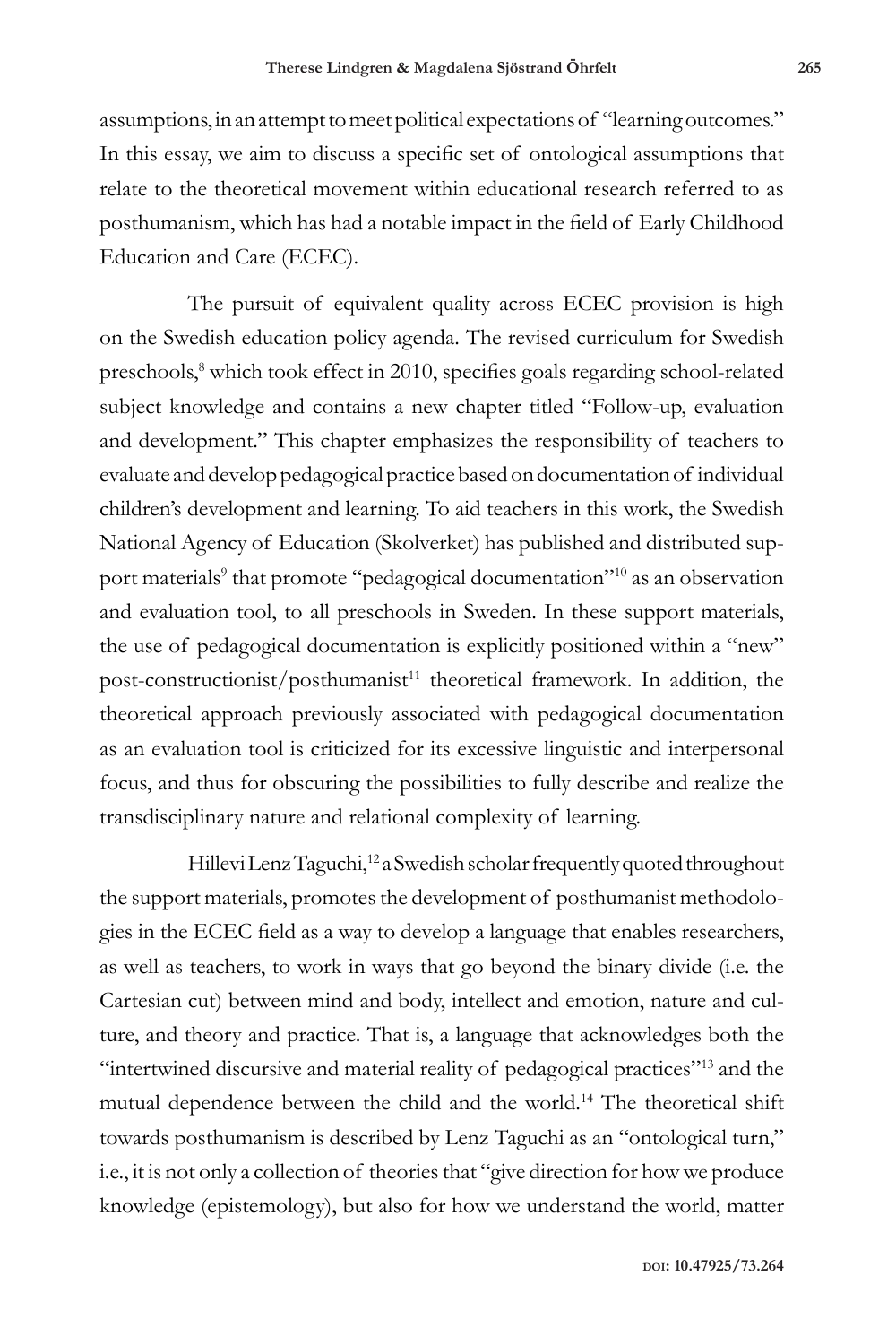and materiality, and how we understand ourselves (ontology)." 15 Lenz Taguchi further argues that, if taken seriously, this posthumanist "ontological and material turn" will have major implications for how we understand education. Whether this is the case or not, the fact that an explicit theoretical statement has been made by a governmental authority through educational policy can be considered fairly unique. As the ECEC research field is still young, it is not yet limited by firm traditions. Parts of the field still lie in uncharted territory, which opens up opportunities for philosophical experimentation and theoretical challenge.

In this essay, we examine how posthumanist theory is expressed in ECEC research. With Swedish ECEC policy as an example, we consider what elements and themes are accentuated when posthumanist theory becomes practicable and is presented as a method for educational practice. Here, the relationship between child and nature (as an expression of materiality) seems to be of great importance. It appears as if the taken for granted connection between child and nature in the Nordic and Anglo-Saxon countries, guarded both culturally and by curricula, works as an enabler for establishing a posthuman perspective in the ECEC field.

In an effort to examine how the posthuman child is made, or brought into existence, we draw on Thomas Popkewitz'sinterrelated concepts of "fiction" and "fabrication." 16 According to Popkewitz, fabrication has a double meaning as both a fiction and a "maker of 'things'." Understood as a fiction, "the posthuman child" provides ways to understand and describe things, relations, and the course of events. The fiction of "the posthuman child" is not only an idea and a way to describe the child's being in the world, however. Through educational research, "the posthuman child" is called into existence and it is "given the ontological status of 'real'."<sup>17</sup> The "posthuman child" is, then, a fabrication produced through research and policy. As such, the concept provides ways to think about, and act towards, children as particular kinds of people in educational practice. 18 As Popkewitz explains: "the fabrication of research make possible new techniques for structuring reality as new phenomena and effects are imagined."19 Through policy, educational research can therefore be regarded as both a maker of fictions and a fabricator of human kinds.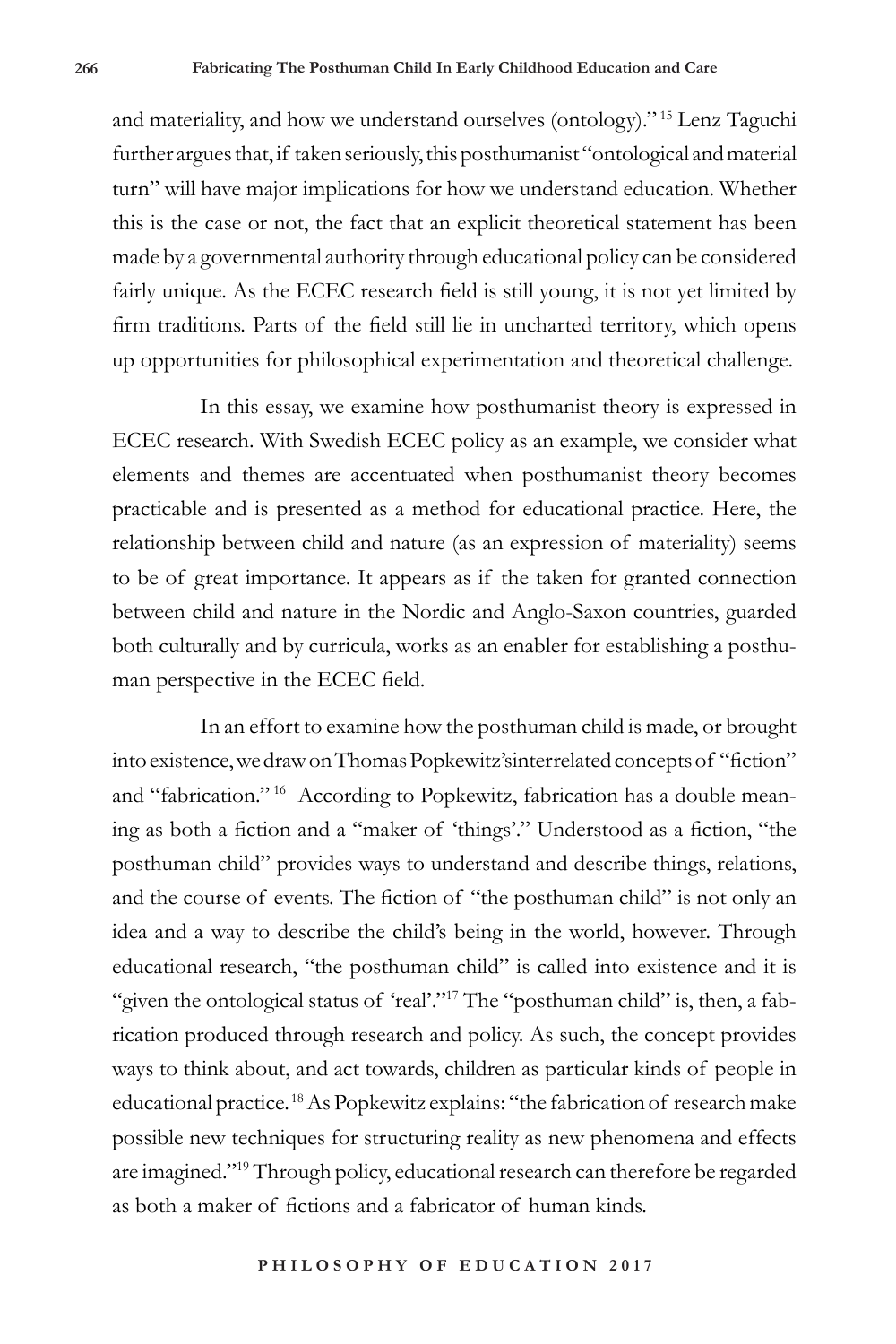### FABRICATING THE POSTHUMAN CHILD

The need for a posthumanist reconceptualization of ECEC policy and practice seems to arise from a much broader political and philosophical notion about the world as being in a state of (ecological, financial, political, refugee, etc.) crisis. The EU Commission report titled *Europe 2020. A strategy for smart, sustainable and inclusive growth* describes how the last great financial crisis wiped out years of economic and social progress.<sup>20</sup> The world is portrayed as fast-changing, with long-term challenges such as globalization and the pressure on resources intensified. Not only are human political and social life chances at stake, but also the survival of the planet. This intensifies competition and raises new demands. In the report, strategies are formulated for how to maintain the EU's competitiveness in a socially, economically, and ecologically sustainable way, which is largely considered to be dependent on education, particularly in the areas of mathematics, science and technology, and language. The fiction of a world in crisis and the search for sustainable solutions opens up to theoretical innovation and new directions in educational research.

According to Rosi Braidotti, $21$  as well as Lenz Taguchi, $22$  the classic humanistic theories and ideological systems are inadequate for describing and understanding both the contemporary world and the human subject itself. Frans Kruger explains that, "in a time when the foundations of liberal individualism and its economic expression of advanced capitalism is increasingly being challenged due to a growing recognition of the havoc it has [caused] and is still causing, in terms of inter-human relations and human relations with the nonhuman," we as humans ethically "have no choice but to experiment with different forms of becoming in the world." 23 In the posthumanist critique of the humanist worldview, the humanist subject is challenged. The presumption that humans stand above all other species (in a sort of human chauvinism) and have specific value, rights, and privileges based on the simple fact of being human, is rejected. In the light of the history of Western humanism's justification of colonialism, slavery, and objectification, some posthumanist scholars argue that the privilege of being counted as "fully human" was never afforded to everyone<sup>24</sup> (e.g., not to women, children, racialized groups, and the disabled). Thus, as Braidotti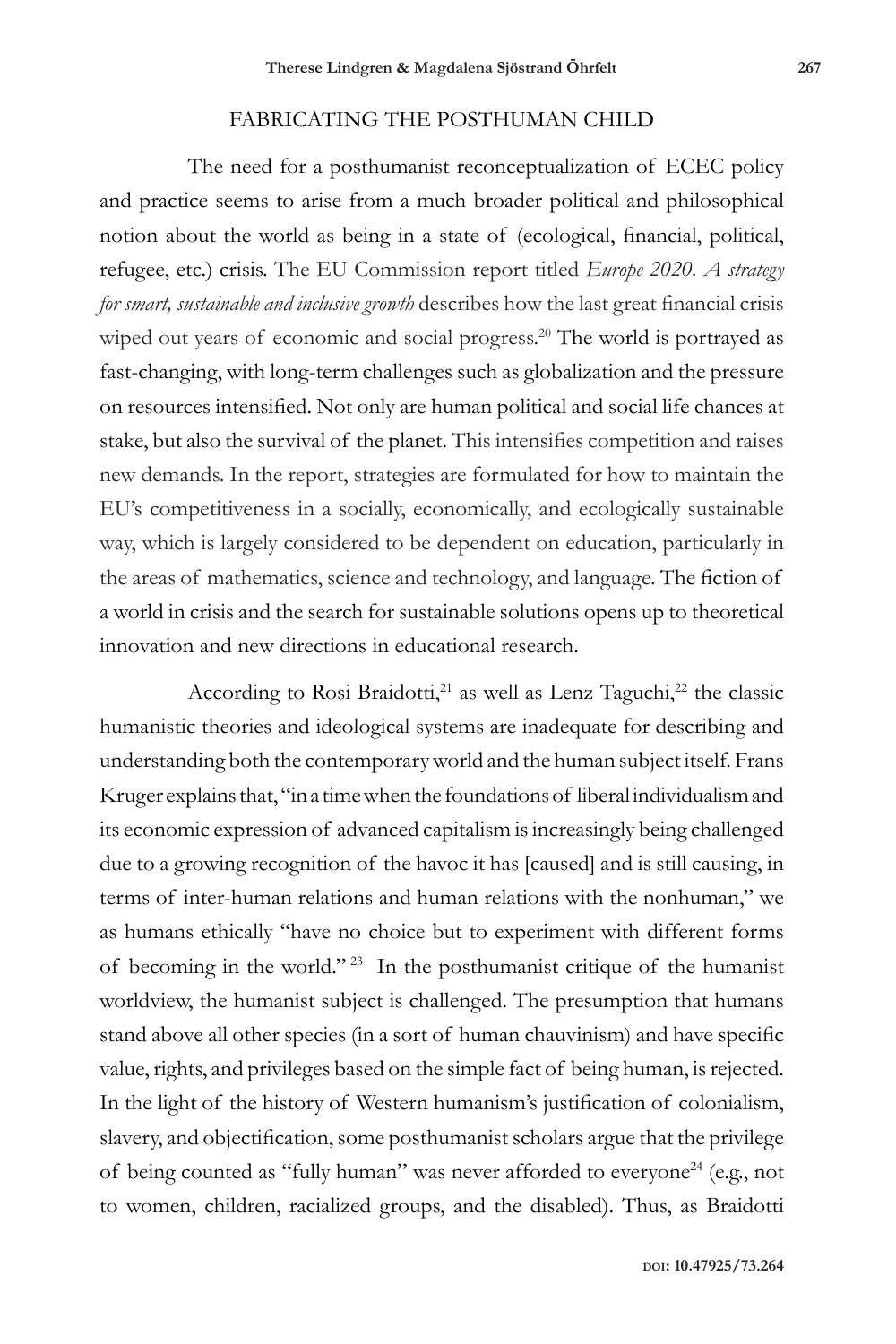puts it, we have never been human (in a humanistic sense) in the first place. <sup>25</sup>

In ECEC research, posthumanism is explained as an invitation to reconsider the human subject through the child. Karin Murris<sup>26</sup> advocates a "decolonization" of both education and childhood by introducing posthumanist theory as a form of counter-discourse to the understanding of learning in terms of economism and growth and as an alternative to a psychological, reductionist, universal understanding of the child.27 The child needs to be freed from hierarchical categorizations. In order to go beyond these categorizations, Murris further argues, we must go back to what was before the humanist Cartesian cut, that is, before the divide between culture and nature. In an effort to "decolonize" childhood, i.e., to liberate the child from a humanist world view, the child is described as an "epistemological orphan." <sup>28</sup> In the fiction of the posthumanist world, there simply are no epistemological or ontological fathers (such as Descartes) to turn to anymore. In this way, the child is explained as being "released" from historically segmented categorization.

In a similar way, Lenz Taguchi argues that we, as teachers and researchers, can re-evaluate our current knowledge by going beyond the taken-for-granted truths about children's development and learning through challenging dominant binaries associated with a humanist world view.<sup>29</sup> Affrica Taylor and Veronica Pancini-Ketchabaw stress that: "Not only human beings are learnable. These more-than-human pedagogies exceed the logic of developmentalism, in which the individual child acquires age-appropriate knowledge in the process of becoming rational and autonomous." 30 The "traditional" (Western) educational system is thereby questioned, as is the notion of education as a human enterprise by people for people.

According to a posthumanist argumentation, there simply is no independent or autonomous subject. Children are described as "emergent in a *relational field*, where *non*□human forces are equally at play in constituting children's becomings."31 "They [the children] *are* the world, not 'in' it, but *part* of the world,"32 just like all other organisms and matter. According to Karen Barad, who is heavily drawn upon in posthumanist ECEC research, we do not pre-exist our interaction with the world, because there is no self-contained exis-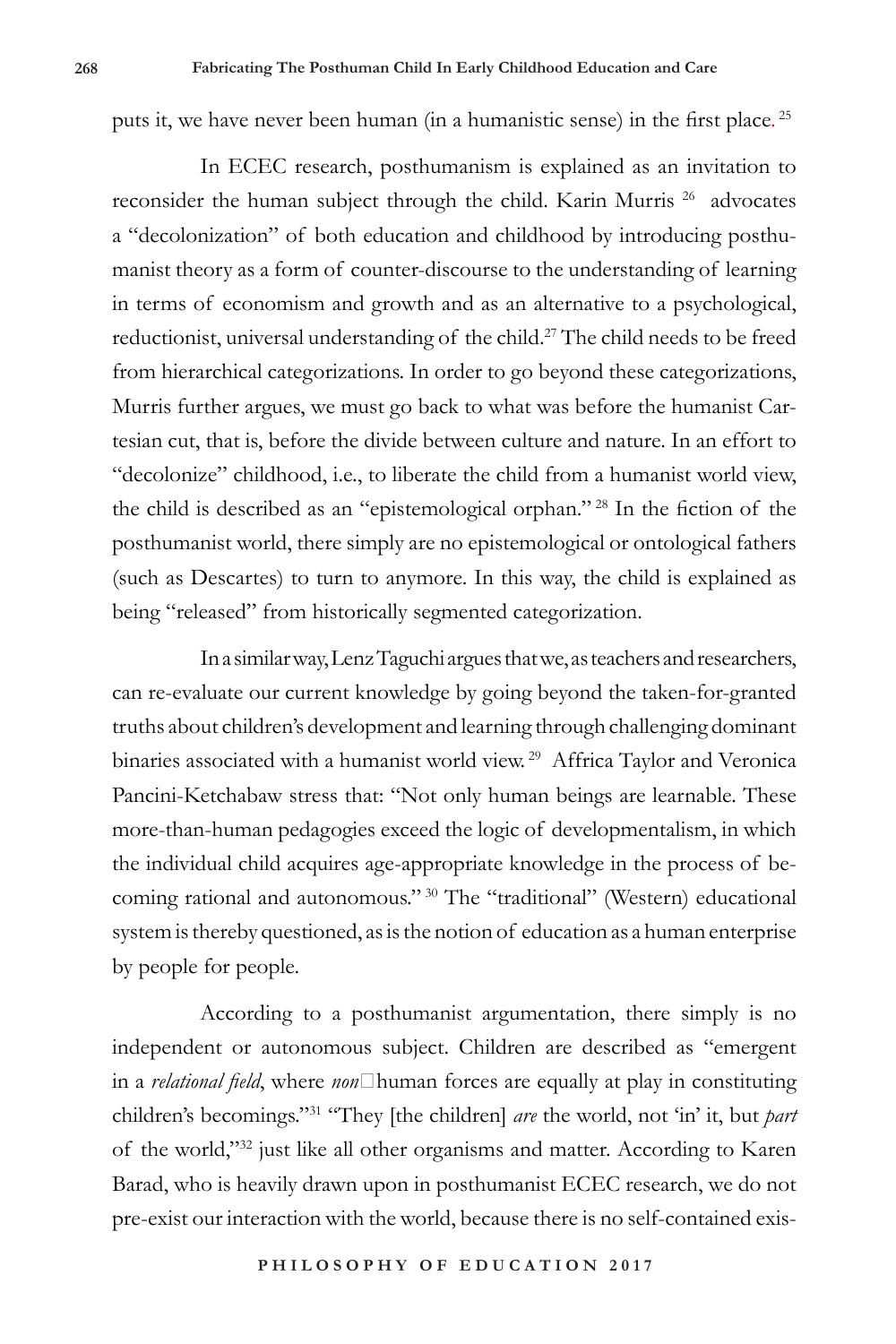tence in the world. 33 Thus, as Lenz Taguchi puts it, individuals "*emerge* through, and as a part of, their entangled intra-actions with everything else."34 In order to emphasize the child's utterly complex "material-discursive" becoming in time and space, Murris describes the child as an "inhuman-iii."35 To reconnect this to the Swedish support materials mentioned in the introduction of this essay, children's relational existence is explained in the way that "the human and the social do not have a higher value than what is going on in the relationships between humans and the environment. All relationships are seen as important for human existence."<sup>36</sup> In this sense, the world is viewed as "flattened"<sup>37</sup> and non-hierarchical.

This fiction of the posthuman child portrays a being that embodies flexibility and transformation through its multiple becomings with the world. The child is not regarded as an autonomous actor of change, but as enmeshed in a huge relational field, becoming again and again in its entanglement with material and discursive forces. As such, the child is always in motion and always in transformation in itself. The posthuman child is, furthermore, positioned beyond subjectivity, discourse, and binary categorization. Fabricated as an answer and a solution to contemporary social, political, and environmental challenges, the fiction of the posthuman child becomes a site in which to realize an alternative form of being and a more "sustainable" human existence.<sup>38</sup> In the light of "ecocentrism,"39 this interpretation of sustainability is often accentuated by promoting the child's relation to the natural environment as being "one." As discussed below, the notion of nature responds well to the fiction of the world and the child in constant flux.

### THE CHILD'S RELATION TO NATURE

The posthuman child is being fabricated in relation to an ecocentric world, where the child is no longer positioned at its center, but, rather, at the periphery (and as part of everything else). Through a flat ontology, the complexity of the world is acknowledged at the same time as it is made manageable, as everything is valued as equal when hierarchies and taxonomies are removed. The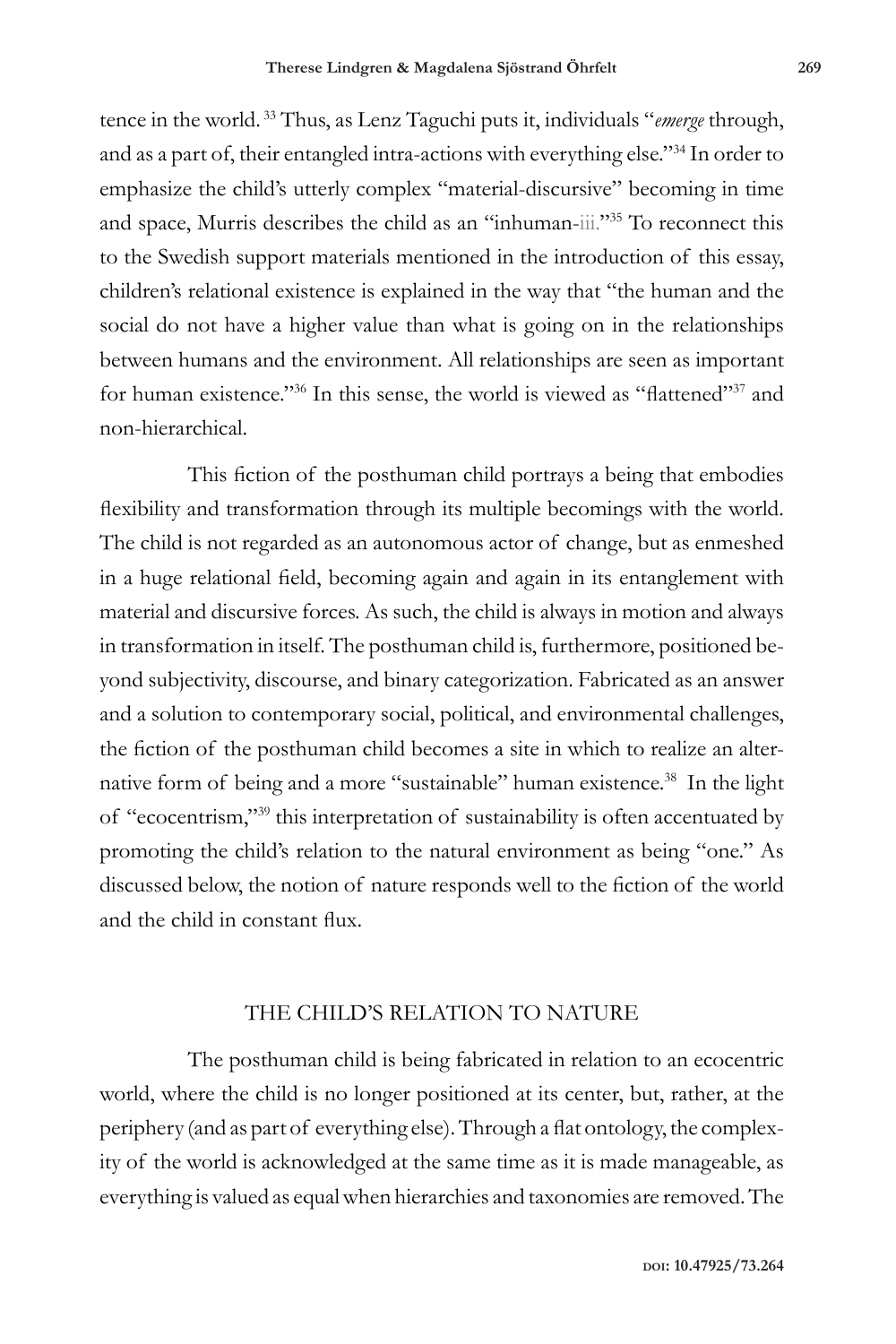child is to rediscover the wonders of nature with reverence and respect instead of using it for their own benefit. The modern human portrays alienation from nature and the refusal to understand that humans are one species among all others, and expressions of meaning and life. The solution to these wrongdoings is the re-naturalization of humankind (through the child).

As well as in Sweden, the posthumanist movement has had an impact within the ECEC research field in Australia, Canada, and New Zealand. Taylor & Pacini-Ketchabaw<sup>40</sup> describe the theoretical foundations for preschool in Australia and Canada, where researchers from both countries join forces in urging how teachers can, and should, work with this perspective in the natural environment as a metaphor for the complexity of the world. In connecting posthumanism with indigenous studies, indigenous history (e.g., of New Zealand and Australia) is portrayed, by scholars such as Jenny Ritchie,<sup>41</sup> as an example of a bad postcolonial conscience connected to crimes against nature and the "natural" way of life, including exploitation and forced civilization, committed in the name of "Western civilization." Through the posthumanist project, the grandchildren of the postcolonial world can be understood to be re-naturalized and brought back to "nature."42 This can be interpreted as a mixture of posthumanism and outdoor education, where the latter has its place of honor in the Nordic countries, but also in England and in Anglo-Saxon countries where it comes to practical educational expression through so-called "forest schools" and the like.<sup>43</sup>

The notion of "nature" and the impact it is assumed to have on children's development and learning is also well established in the Swedish preschool context. Along with an emphasis on sociological, rather than developmental, perspectives on childhood,<sup>44</sup> nature and environmental discourses together make way for a relational understanding of the child, and open up a category of existence that transforms and comes into being in relation to the environment. It seems that the core aim for the fabrication of the posthuman child is to change direction completely, and to abandon human domination and supremacy in relation to nature.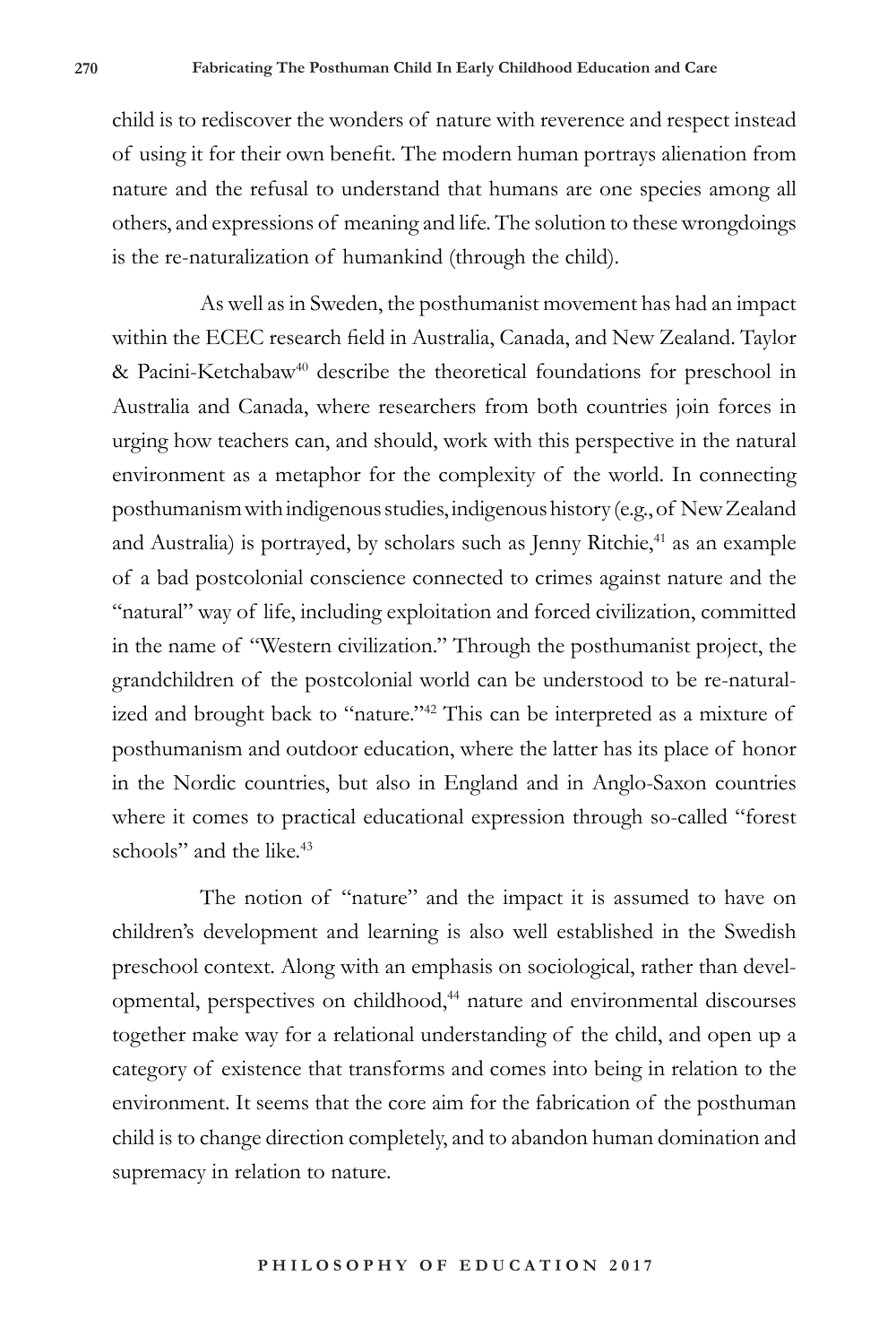## CONCLUDING THOUGHTS

In this essay, we have discussed how the fiction of the posthuman child is fabricated as a response to the contemporary environmental, social, and financial crisis. In relation to a world in crisis, the posthuman child, through the reinvention of, and coexistence with, the environment/nature, becomes a site for the realization of an alternative relational form of being (i.e., an alternative to the individualistic, rational, and autonomous subject). The posthumanist perspective destabilizes the idea of progress (as understood from a humanist point of view), and appears to do so by revoking the uniqueness of human nature and by promoting the ability to gaze beyond the time and place of existence in efforts to solve human problems. When the child is positioned within a "flat ontology," where no distinction between different types of existence is made (cf. the universal child as described in the OECD and EU policy),<sup>45</sup> the child is expected to experience and comprehend the interdependence between self and the world. In the quest to save the world and to bring forth people who can participate in this, the posthuman child is put in a neutral value position alongside other agentic forms of life and materiality. The child is portrayed as both natural and transforming, as a prophetic being at the same time as it is wiped out (through the dissolution of the subject). As such, the child is not an autonomous "actor of change," but an embodiment of change in itself. Drawn upon as a posthumanist theoretical resource, the child's individual uniqueness, agency, and rights run the risk of becoming blurred; a contradiction that deserves further consideration.

In the Swedish example, posthumanist theory travels through policy in the form of recommendations and methods for how the child is to be perceived, i.e., the redefinition of the ontology of the child. This theoretical movement can be interpreted as a resistance to a school-oriented development that focuses on child-centered (individual) learning (based on outcomes) and specific subject knowledge within ECEC. Paradoxically, Sweden is one of the countries that, in an effort to improve the quality of educational practice, has chosen to focus on developing the curriculum for Swedish preschool, which defines both specific subject knowledge and learning subjects.<sup>46</sup> Two seemingly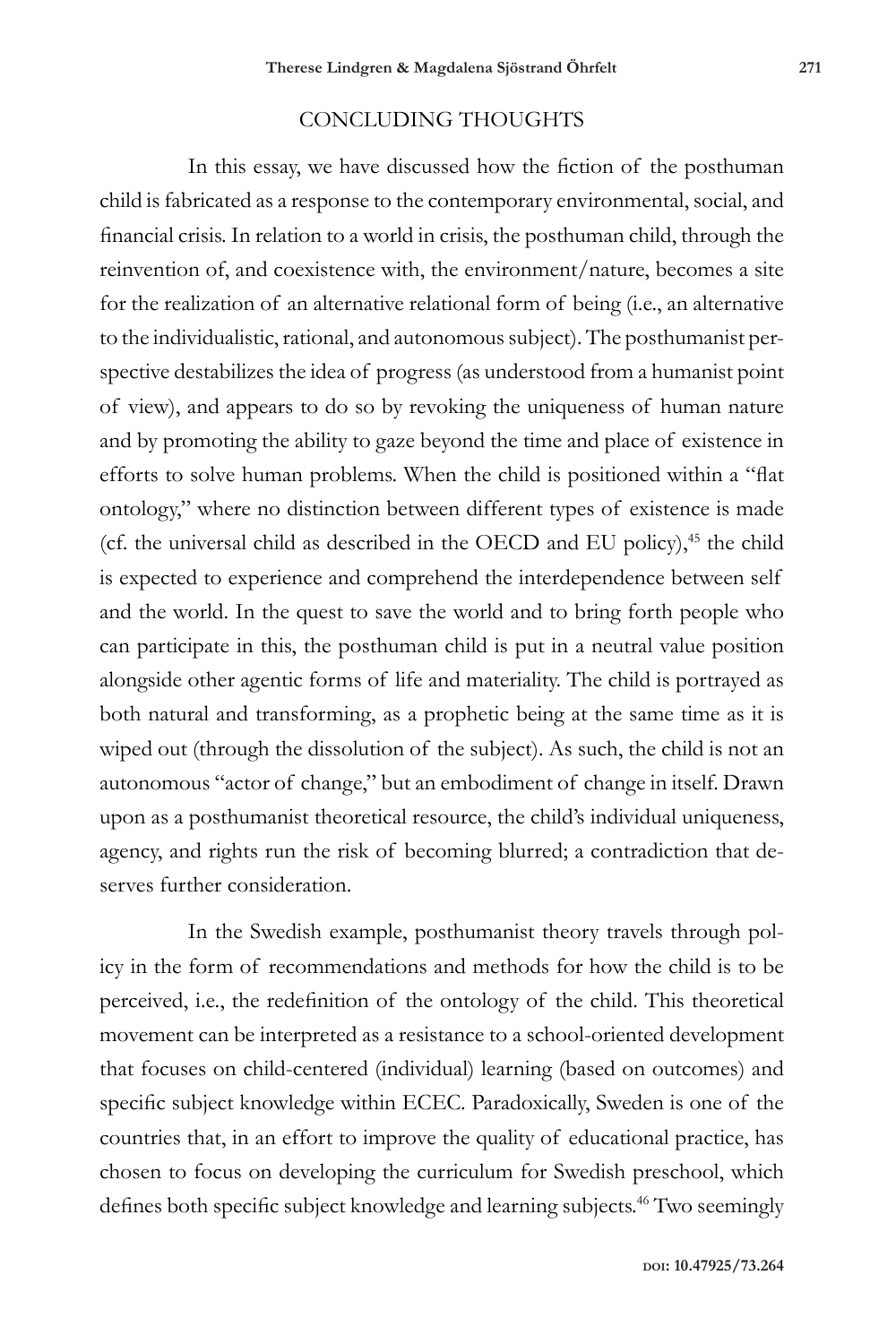incommensurable perspectives appear to be competing in the Swedish example: a developmentalist and a posthumanist. We argue that one of the reasons that posthumanist theory has gained impact in the Swedish ECEC discourse is rooted in the fiction of the young child as having a strong connection to nature and being physically and emotionally involved with the world. The theory challenges common assumptions about education, the child, and the world, and offers an alternative to what seems to be a universal developmentalist educational discourse,47 but unfortunately at the cost of jeopardizing the child's ontological status as human subject.

1 See OECD, *Starting Strong* IV: *Monitoring Quality in Early Childhood Education and Care* (Paris: OECD Publishing, 2015); Eurostat, *Smarter, Greener, More Inclusive? Indicators to Support the European 2020 Strategy* (Luxembourg: Publication Office of the European Union, 2015). For an illustrative example, see the influential economist James Heckman's work, on whose home page http://heckman.uchicago.edu (retrieved 1 November 2016), Hillary Clinton is cited as saying, "Early childhood education is the single best investment for growing the economy."

2 www.scb.se/statistik/\_publikationer/UF0526\_2005A01\_BR\_05\_ UF100OP0501.pdf

3 Skolverket, *Start/Statistik & Utvärdering/Statistik i tabeller/Förskola/Barn och grupper/År 2015* (www.skolverket.se, retrieved 1 November 2016).

4Anne-Trine Kjøŗholt, *Modern Child and the Flexible Labour Market: Early Childhood Education and Care* (Basingstoke: Palgrave Macmillan, 2011).

5 Bengt Sandin and Maria Sundkvist, *Barn, Barndom och Samhälle: Svensk Utbildningshistoria* [Children, Childhood and Society: The Swedish History of Education] (Johanneshov: MTM, 2014).

6 SFS (The Swedish Code of Statues), *Skollag* [Education Act] Report No. 2010:800 (Stockholm, Sweden: Utbildningsdepartementet, 2010).

7 Kjørholt, *Modern Child and the Flexible Labour Market*; Sandin & Sundkvist, *Barn, Barndom och Samhälle.*

8 Skolverket (Swedish National Agency for Education), *Curriculum for the Preschool. Lpfö 98*. *Revised 2010* (Stockholm, Sweden: Skolverket, 2010).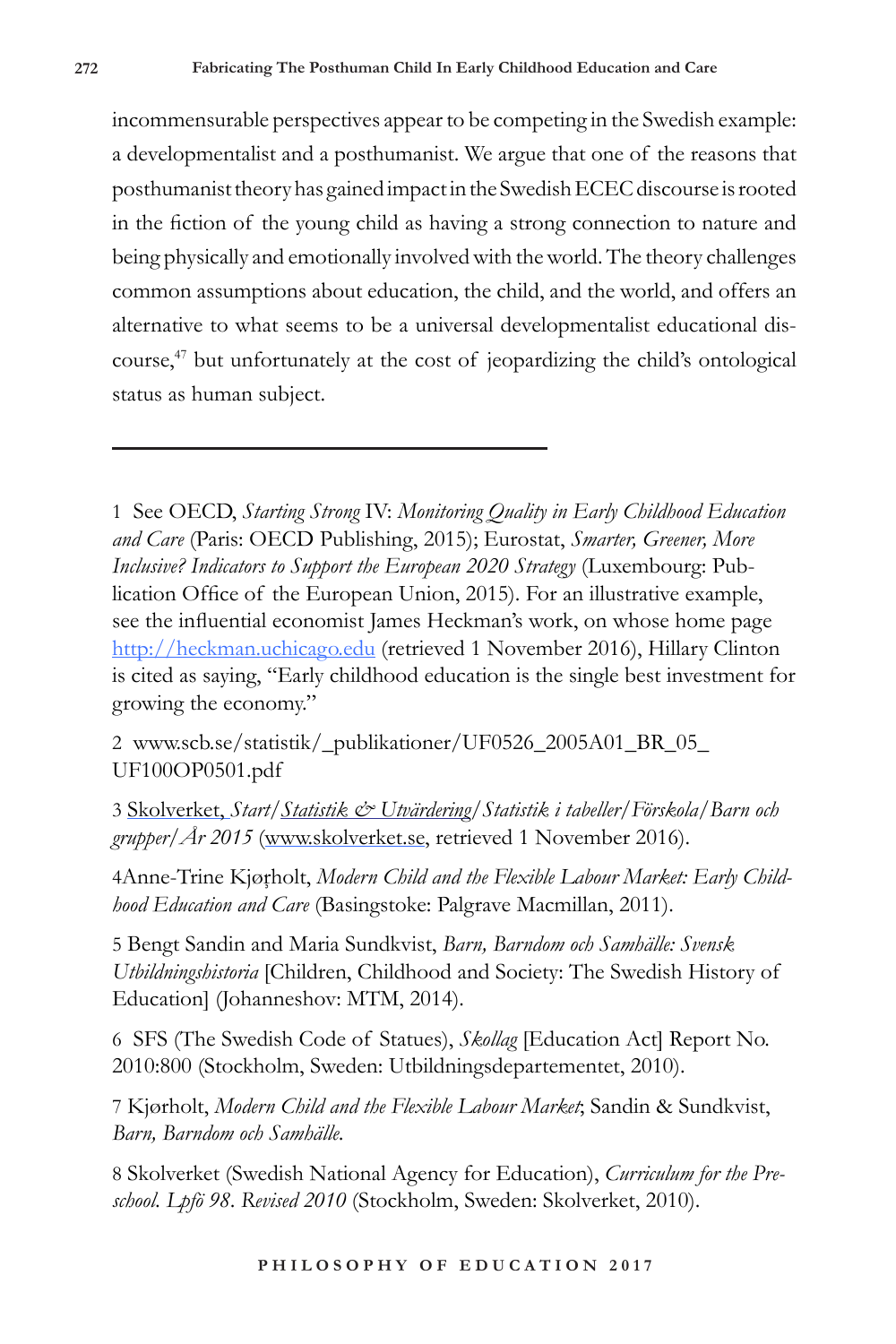9 Skolverket, *Uppföljning, Utvärdering och Utveckling i Förskolan: Pedagogisk Dokumentation* [Follow-Up, Evaluation and Development in Preschool: Pedagocial Documentation] (Stockholm: Skolverket, 2012).

10 The concept "pedagogical documentation," as a method and tool, was coined by the Gunilla Dahlberg in Sweden in the mid-1980s, but finds its origin in the municipal nurseries and preschools in the province of Reggio Emilia, Italy. In the Swedish adaptation, a connection between the Reggio Emilia philosophical pedagogical approach, pedagogical documentation as method, and a postmodern social constructionist epistemology has been made. See Gunilla Dahlberg and Hillevi Lenz Taguchi, *Förskola och Skola: Om Två Skilda Traditioner och om Visionen om en Mötesplats* [Preschool and School: About Two Distinct Traditions and the Vision of One Meeting Space] (Stockholm, Sweden: HLS, 1994) and Gunilla Dahlberg, Peter Moss, and Alan Pence, *Beyond Quality in Early Childhood Education and Care: Postmodern Perspectives* (London: Falmer, 1999). The focus of the documentation is, in a Swedish ECEC context, outlined as children's learning strategies and processes in educational practice. Skolverket, *Uppföljning, utvärdering och utveckling i förskolan: pedagogisk dokumentation*.

11 The fact that the term "post-constructionist" is used in the support material (Skolverket, *Uppföljning, Utvärdering och Utveckling i Förskolan: Pedagogisk Dokumentation*) is interesting. We believe that this is probably done to emphasize a break from the previous, postmodern, social constructionist theoretical framework. However, the term used in other texts, in both research and literature aimed at teachers working with "pedagogical documentation," is "posthumanism." See, e.g., Hillevi Lenz Taguchi, *Going beyond the Theory/Practice Divide in Early Childhood Education: Introducing an Intra-active Pedagogy* (Abingdon, Oxon: Routledge, 2010). See also Hillevi Lenz Taguchi, "Investigating Learning, Participation and Becoming in Early Childhood Practices With a Relational Materialist Approach," in *Global Studies of Childhood* 1, no. 1 (2011): 36-50; and Hillevi Lenz Taguchi, *Pedagogisk Dokumentation som Aktiv Agent: Introduktion till Intra-aktiv Pedagogik* [Pedagogical Documentation as Active Agent; Introducing an Intra-active Pedagogy] (Malmö, Sweden: Gleerups utbildning, 2012).

12 Lenz Taguchi, *Going beyond the Theory/Practice Divide*; see also Lenz Taguchi *Pedagogisk Dokumentation som Aktiv Agent*.

13 Lenz Taguchi, *Going beyond the Theory/Practice Divide,* 3.

14 Skolverket, *Uppföljning, Utvärdering och Utveckling i Förskolan: Pedagogisk Dokumentation.*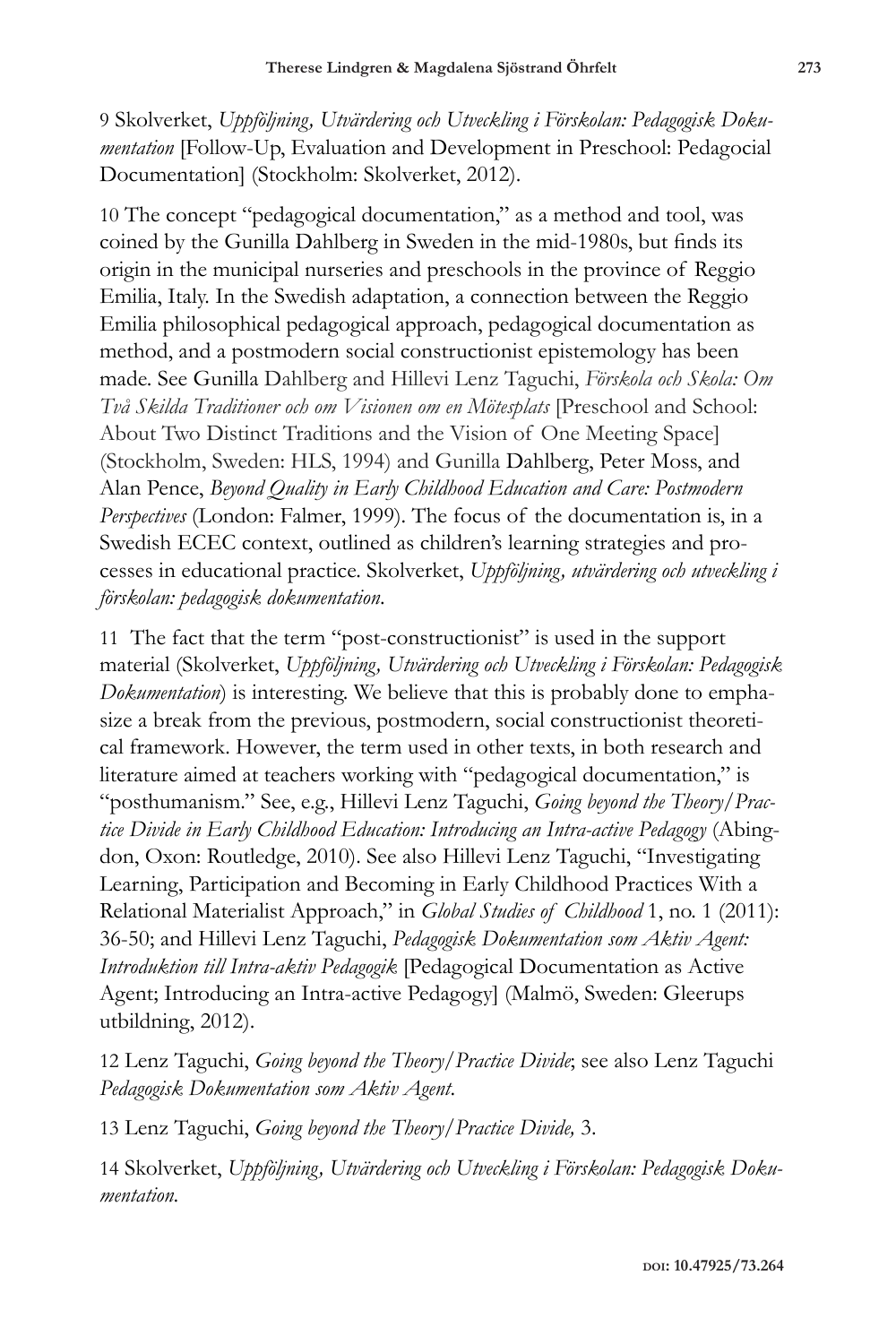15 Lenz Taguchi, *Pedagogisk Dokumentation som Aktiv Agent: Introduktion till Intra-aktiv Pedagogik*, p. 12.

16 Thomas Popkewitz, "The Sociology of Education as the History of the Present: Fabrication, Difference and Abjection," *Discourse: Studies in the Cultural Politics of Education* 34, no. 3 (2013): 439-456.

17 Popkewitz, "The Sociology of Education as the History of the Present," 440.

18 See further discussion on "making up people" in Ian Hacking, "The Looping Effect of Human Kinds," in *Causal Cognition: A Multidisciplinary Approach*, eds. Dan Sperber, David Premack, and Ann J. Premack (Oxford: Oxford University Press, 1995).

19 Thomas Popkewitz, "The Alchemy of the Mathematics Curriculum: Inscriptions and the Fabrication of the Child," *American Educational Research Journal* 41, no. 1 (2004): 3-34, 13.

20 European Commission. *Europe 2020. A Strategy for Smart, Sustainable and Inclusive Growth* (Brussels: European Commission, 2010), 3.

21 Rosi Braidotti, *The Posthuman* (Cambridge: Polity, 2013).

22 Lenz Taguchi, *Pedagogisk Dokumentation som Aktiv Agent.*

23 Frans Kruger, "Experimenting with Nomadic Posthumanism: Conceptualising education and rural learning ecologies differently," Alter*nation*, Special Edition 16 (2015): 329-345, 337. Available at: http://alternation.ukzn.ac.za/ Files/docs/22%20SpEd16/15%20Kruger%20F.pdf

24 Braidotti, *The Posthuman.*

25 Braidotti, *The Posthuman.*

26 Karin Murris' book *The Posthuman Child: Educational Transformation through Philosophy with Picturebooks* was published in the Routledge book series titled *Contesting Early Childhood* (London: Routledge, 2016). This book series, with roots in the Swedish Reggio Emilia philosophical approach to education, has had a significant impact internationally on theoretical challenge and development in the ECEC field.

27 Concerning ECEC policy and practice, Lenz Taguchi (*Going beyond the Theory/Practice Divide in Early Childhood Education*), Affrica Taylor, Veronica Pacinini-Ketchabaw, and Mindy Blaise ("Children's Relations to the More-Than-Human World," *Contemporary Issues In Early Childhood* 13, no. 2 (2012): 81-85) stress that, from a global point of view, child development theory is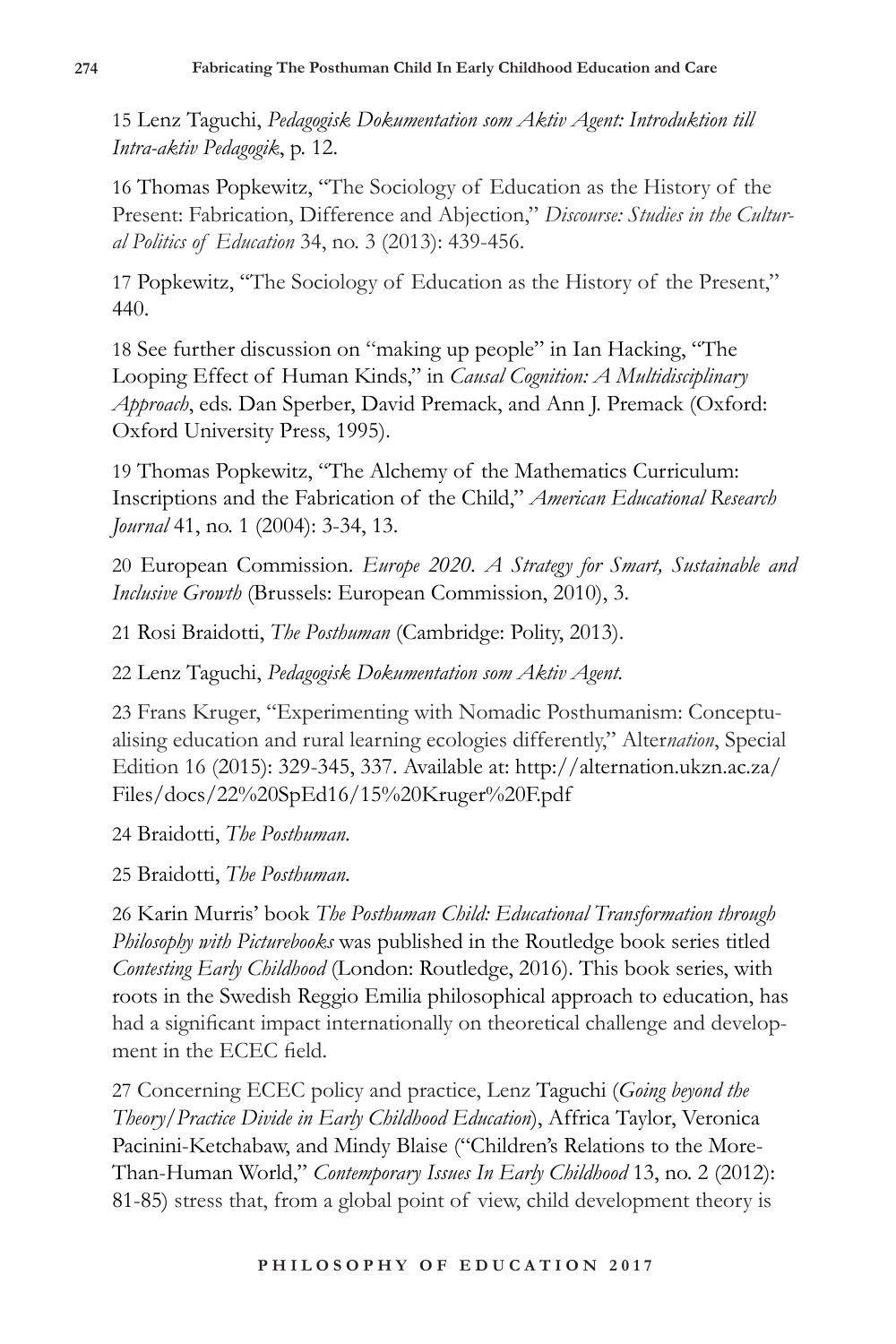still the dominant and determinative theory.

28 Karin Murris, *The Posthuman Child: Educational Transformation through Philosophy with Picturebooks,* 88.

29 Lenz Taguchi, *Going Beyond the Theory/Practice Divide in Early Childhood Education*; see also Lenz Taguchi, *Pedagogisk Dokumentation som Aktiv Agent*.

30 Affrica Taylor & Veronica Pacini Ketchabaw, "Learning with Children, Ants, and Worms in the Anthropocene: Towards a Common World Pedagogy of Multispecies Vulnerability," *Pedagogy, Culture & Society* 23, no. 4 (2015): 507-529, 516.

31 Karin Hultman & Hillevi Lenz Taguchi, "Challenging Anthropocentric Analysis of Visual Data: A Relational Materialist Methodological Approach to Educational Research," *QSE. International Journal of Qualitative Studies in Education* 23, no. 5 (2010): 525-542, 525.

32 Karin Murris, *The Posthuman Child: Educational Transformation through Philosophy with Picturebooks*, 54.

33 Karen Barad, *Meeting the Universe Halfway: Quantum Physics and the Entanglement of Matter and Meaning* (Durham, NC: Duke University Press, 2007).

34 Lenz Taguchi, *Going Beyond the Theory/Practice Divide in Early Childhood Education,* 41.

35 This figure is set in contrast to the child-as-nature (or the "last savage), the "child-as-i", and the social constructionist/poststructuralist discursively constructed child, the "child-as-I".

36 Skolverket, *Uppföljning, Utvärdering och Utveckling i Förskolan: Pedagogisk Dokumentation*, 32 (our translation).

37 "An ontology is flat if it makes no distinction between types of things that exist but treats all equally." Ian Bogost, *Alien Phenomenology, or, What it's like to be a Thing* (Minneapolis, MN: University of Minnesota Press, 2012), 17.

38 In the creation of a more sustainable world, the agency of nature is emphasized, not the possibilities of technology.

39 Jenny Ritchie, "Early Childhood Education as a Site of Ecocentric Counter-colonial Endeavour in Aotearoa New Zealand," *Contemporary Issues in Early Childhood* 13, no. 2 (2012): 86-98.

40 Taylor & Pacini Ketchabaw, "Learning with Children, Ants, and Worms in the Anthropocene."

41Ritchie, "Early Childhood Education as a Site of Ecocentric Counter-colonial Endeavour in Aotearoa New Zealand."